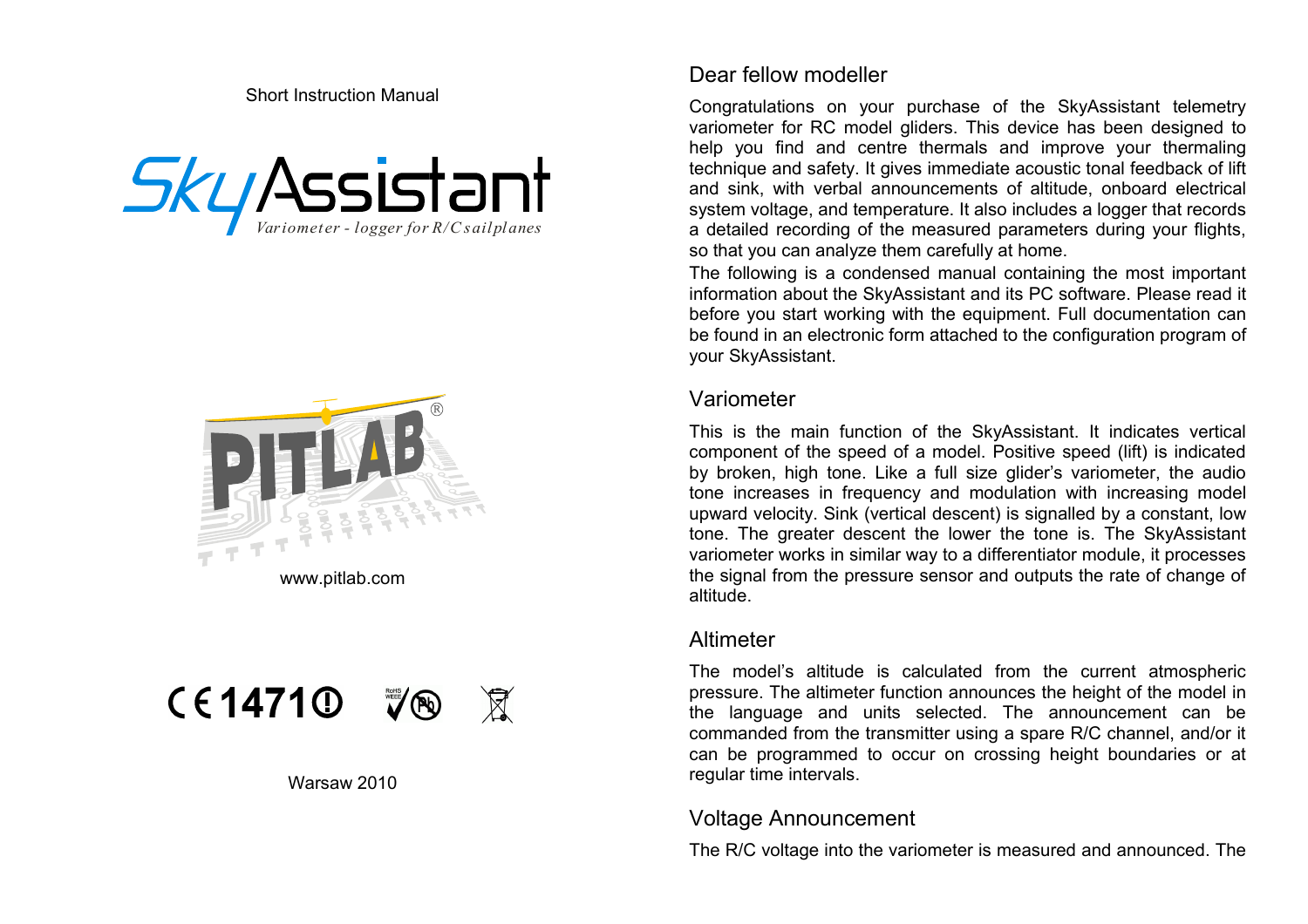voltage is announced every time it drops by 0.1V, and an alarm is announced if the voltage drops below the alarm trigger voltage (default 4.2V). This alarm is repeated every 20 seconds.

### Temperature measurement

The system has a temperature sensor that can measure the temperature of the ambient air, or of any hardware it is thermally attached to. This can be used to monitor the temperature of a motor, speed controller, or battery pack. The sensor can be attached using adhesive tape. Thermal contact can be improved using the heat conductive paste used to attach PC CPUs to their heat sink.

### Radio transmitter and receiver

The SkyAssistant transmits to the pilot by using one channel from the available bands: LPD (433MHz, 69 channels in total), PMR (446MHz, 8 channels in total) or FRS (462, 467MHz 14 channels in total). The particular channel required must be selected with the DIP switch.

**Note!** After changing the channel using the DIP switch the vario must be powered down and up again (rebooted), for the new channel to take effect.

In the European version, first 32 channels are occupied by even LPD channels (2..64) and all the rest 8 channels by PMR (1..8). In American version first 14 channels are occupied by FRS. A list of the switch positions defining channels is printed on the box of SkyAssistant.

Radio signals emitted by the transmitter can be received with a standard LPD, PMR (European version) or FRS (American version) receiver.

## Verbal Communication Generator

This transforms the numeric value of the parameter into audio sounds, which will sound like a human spoken voice when sequenced correctly. Using the confuration software it is possible to regulate the strength and pace of the voice. It is also posible to upload new voice files, to change the speaker ans even language.

## Logger

The SkyAssistant is equipped with a logger that periodically records the measured parameters in non-volatile memory. Logger activity is indicated by short blinks of the red LED. The speed of blinking

depends on the logging rate. The logger may be configured with the supplied program. Choose *Configuration ->*

*logger...* from menu. In the configuration window one may choose the number of logged parameters logging rate.

| <b>Logging options</b>                                                                                     |                                                          |                                       | $\vert x \vert$        |
|------------------------------------------------------------------------------------------------------------|----------------------------------------------------------|---------------------------------------|------------------------|
| Data to log:                                                                                               | Logging period                                           | Read log                              | $\overline{\text{OK}}$ |
| $\overline{\vee}$ Voltage<br>$\nabla$ Pressure difference<br>$\nabla$ Altitude<br>□ Internal temperature   | C No logging<br>50 <sub>ms</sub><br>$C_{100 \text{ ms}}$ | Convert log                           | Cancel                 |
| $\overline{\mathbf{v}}$ Temperature<br>Ⅳ Press, sensor voltage<br>$\nabla$ Climb rate<br>PPM: value+period | $\binom{200}{200}$ ms<br>$C$ 500 ms                      | Set unread                            | Help                   |
| Address of the log beginning: 0x621                                                                        | $C_{1000 \text{ ms}}$<br>$• Free$                        | Delete log                            | Save config            |
| Address of the log end: 0x8B4<br>Free memory: 1633280 records (90%)                                        | Logged data<br>Load data                                 | Refresh the memory graph              |                        |
| Time to fill the memory: 12:45:36                                                                          | <b>III</b> Inknown<br>$E$ Frror                          | Don't log when vario connected to USB |                        |
| Memory condition                                                                                           |                                                          |                                       |                        |

After flying one may read the logged data with the order *Read log*. This data will be recorded to a binary file with **log** extension. In order to facilitate analysis of gathered data, it should to be converted the **log** file to a text file with **vgd** extension. It can be done by pressing the button *Convert log*. Data processed in this way can be easily displayed in a form of graphs in the main window of the program using the menu *File -> Open*.

## PPM Signal Analyzer

This is used to measure the value of the PPM signal from the receiver. Both the pulse rate and width are measured. If a given number of errors occurs during one second (usually 5 errors/second), it is indicated by a repeated high tone alarm. The parameters of the alert (tone, number and time of impulses) can by defined individually.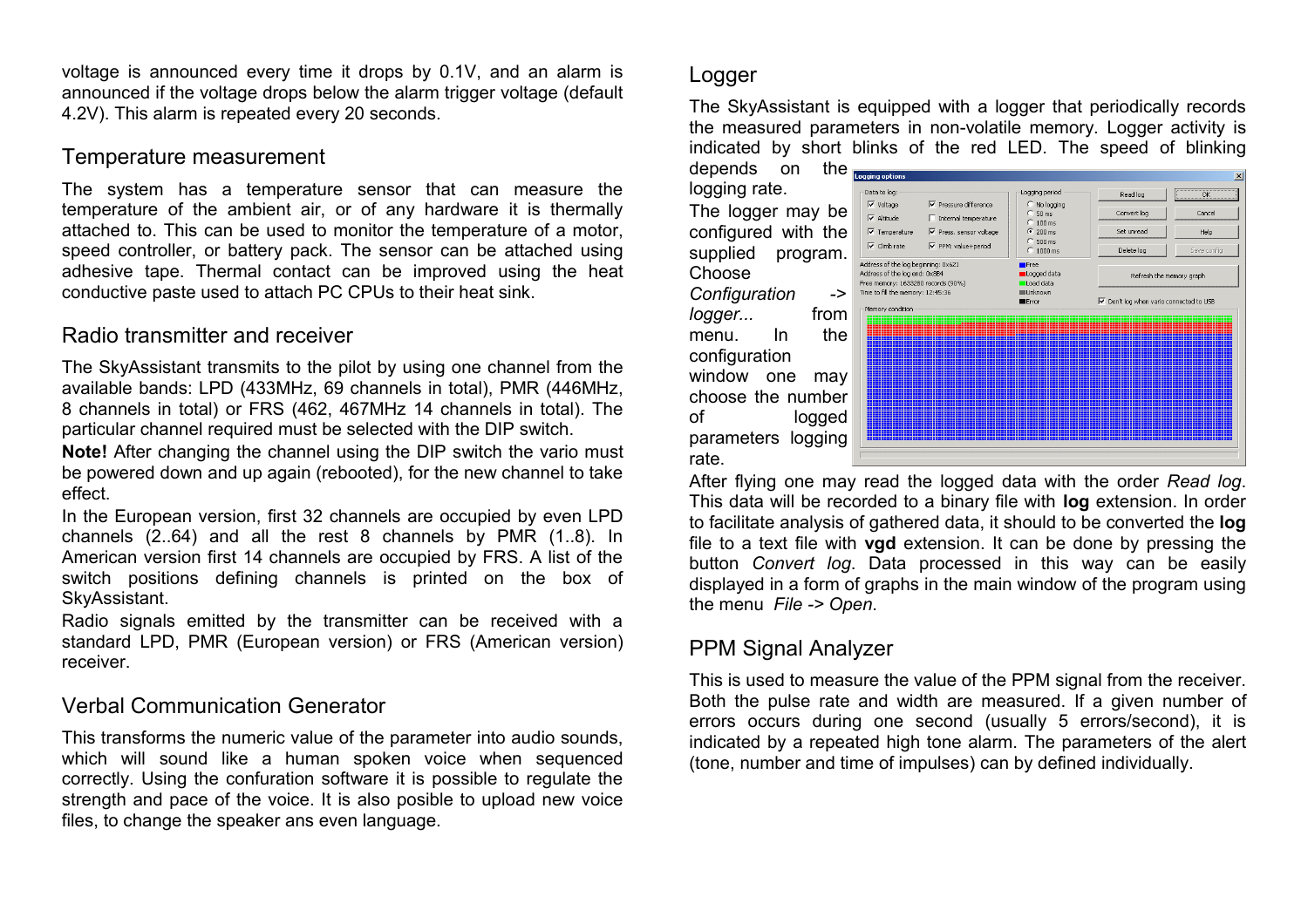## Off-line parameters configurator

 $\overline{5}$ 

6

Logging period

Exit from the menu

In order to enable changes of main the parameters on the flying field the SkyAssistant can be configured from the transmitter. Configuration is started by the pilot commanding a large stick movement (a change of PPM channel value of at least 50%) while the variometer is initialising itself. In a main menu of the configuration one may modify the value of five parameters. A change of PPM channel value causes moving on to the next parameter and lack of changes in a given period of time causes entrance to the procedure of modification of this parameter. While entering parameter modification menu the change of PPM signal causes the parameter's value to increment and no reaction means exit and acceptance of the value.



0, 50, 100, 200, 500, 1000 ms

## Connection of the variometer

The SkyAssistant is ready to work after being connected to any channel of RC receiver or just to the power source of 3.5 - 13V. If not connected to a spare receiver channel it is impossible to monitor the R/C signal, or accept commands from the pilot.

When connected to a PC using the USB port the variometer can be configured, and the logs read, using the supplied software. Power can be supplied both by the receiver's connector and/or USB. Both sources of power are separate and can be plugged in at the same time. Measurement of supply voltage is carried only out at receiver's input that is why the measurement of supply voltage value of USB is equal 0V.

Communication via USB is indicated by a green LED.

#### First start

Before turning the power supply on, check if channel and band of the transmitter and receiver are set in the same way. Initially, the transmitter is positioned on the channel 6 of LPD band as shown in the picture.



After turning SkyAssistant on it reports about its current status and starts an initialization lasting 30 seconds. It emits short, single squeaks every 3 seconds during this time and completes the process with the announcement 'initialization finished'. During initialization altitude indication is reset

#### Installation in a Model

General rules of SkyAssistant installation in a model are similar to an RC receiver. It is recommended to:

- lead the aerial directly out, keeping it straight if possible,
- place in a fuselage possibly far from sources of strong emissions or blanketing like an engine or battery and far from the receiver,
- use rubber mounts to protect from vibrations,
- perform a RC range check to confirm good safe operation.